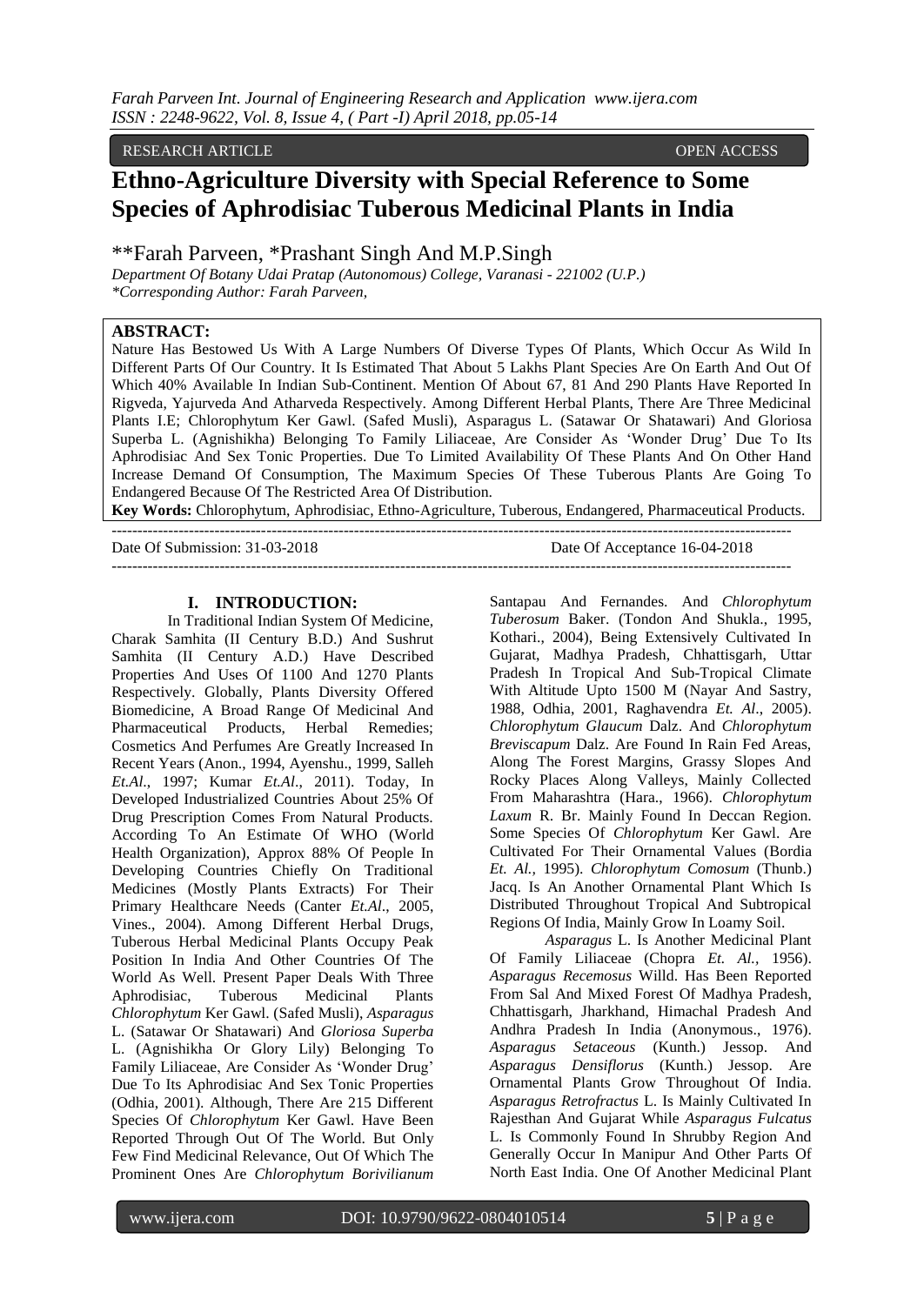*Gloriosa Superba* L. Is Going To Enlisted Endangered Species In District Of North Cachar Hills Of Assam And Southern Western Ghat Of Madurai District Of Tamil Nadu In India (Mukharjee., 2001, Kala. C.P., 2006).

#### **II. METHOD AND MATERIAL: Collection And Identification:**

Different Species Of *Chlorophytum* Ker Gawl. And *Asparagus* L. Were Collected From Authenticate And Unauthenticated Regions Of Varanasi And Lucknow Of Uttar Pradesh. Plant *Chlorophytum Borivilianum* Santapau And Farnandes. Was Collected From NBRI (National Botanical Research Institute, Lucknow). Seeds Of *Asparagus Recemosus* Willd. Was Collected From CIMAP (Central Institute Of Medicinal And Aromatic Plants, Lucknow), While *Chlorophytum Laxum* R. Br., *Chlorophytum Comosum* (Thunb.) Jacq., *Asparagus Fulcatus* L., *Asparagus Retrofractus* L. *Asparagus Densiflorus* (Kunth.) Jessop, *Asparagus Setaceous* (Kunth.) Jessop Were Collected From Different Nurseries Of Lucknow And Varanasi. On The Other Hand *Gloriosa Superba* L. Was Collected From Tanda Fall Region Of Mirzapur And Duddhi In Sonebhadra (U.P.). Plants Were Identified With The Help Of "Flora Of British India" By Hooker (1872-1897).

## **Ethno-Agriculture Distribution:**

Among The Medicinal Plants, Several Species Of *Chlorophytum* Ker Gawl. Reported In India, Each Species Has A Specific Area Of Occurrence. For Example *Chlorophytum Breviscapum* Dalz. Has Been Reported In Chota Nagpur (Jharkhand), Bihar Of Central India And Foot Hills Of North-East Himalaya In Assam, West Bengal, Orissa, Kerala And Tamil Nadu (Nilgiri Hills) (Hara., 1966; Sinha., 1996; Tomar *Et Al.,* 2009; Lal & Singh., 2012), *Chlorophytum Laxum* R. Br. Mostly Occur In Western Ghat From Karnataka Southward To Coimbatore. *Chlorophytum Tuberosum* Baker. Is Distributed Throughout Plains Of India I.E. Bihar, Orissa, West Bengal, Madhya Pradesh, Chhattisgarh And Rajasthan (Hooker., 1894; Raizada., 1976; Patel., 1968; Chada *Et.Al.,* 1980). The Natural Distribution Of *Chlorophytum Borivilianum* Santapau And Fernandes. Are Gujarat (Ahwani Dangs) And Maharashtra (Borivili, Kandheri Caves) (Kreem Abdul., 1997; Kshirsagar And Singh., 2000; Patel *Et. Al.,* 1991). The Finding Of New Species Done At Morjai Plateau In The Gaganbaw Da Taluka Of The Kolhapur District, Ebbanad Village Of Nilgiri District Of Tamil Nadu And Periya Village In Kasargod District Of Kerala (Jain & Goyal., 1995).

In India *Asparagus* L. Is Deemed An 'Exotic' Vegetable. Himachal Pradesh Is The Main

*Asparagus* L. Growing State, Primarily Because Of The Large Demand From Large Metro Areas Like Delhi. Beside This, The Villages Including Chamba, Mandi And Lahaul Spiti Are Grow Dense Vegetation Of White *Asparagus* L. For Use As Local Dishes. By Providing Medicinal Care To Majority Of People On Account Of Their Cheaper Cost And No Side Effects (Kumar *Et.Al.*, 2012), Folklore Use Of It In Gwalior Forest Cycle, Madhya Pradesh; Chittor District, Andhra Pradesh; Dehradun; Amritsar; Barnawa In Bhagpat District, Uttar Pradesh Have Been Reported (Wong., 1997; Dey., 1998; Dhiman & Khanna., 2001; Malkhuri *Et. Al.,* 1998; Pandey *Et. Al*., 1981; Tomar & Singh., 2005; Tomar & Singh., 2006; Vedavathy., 1997). Ethnomedicinal Studied Of Sonebhadra District Of Utter Pradesh Bounded By Some Regions Of Bihar State, Jharkhand, Chhattisgarh And Madhya Pradesh, The Tribal Inhabitants Of These Regions Are Agaria, Baiga, Dhanga, Chero, Painika, Gond, Kharwar And Kol Depend On This Tuberous Plant For Their Daily Uses Of Medicines And Food Suppliments (Jain., 1991; Abraham., 1981).

*Gloriosa Superba* L. Is Found In Dense Vegetation Of Valley Of Patalkot. This Valley Is Situated On The Satpura Plataeu In The Southern Central Part Of The Madhya Pradesh In India. Most Of The People In Patalkot Belongs To "Bharia" And "Gond""Tribes And Remarkable Cultivation Of Glory Lily In Ghatlinga, Bijauri, Tamia, Jaitpur, Bharia Dhana And Pandu Piparia Etc Village Of Patalkot Valley, Hoshangabad And Dhar District Of Madhya Pradesh, District Of North Cachar Hills Of Assam, Southern Western Ghat Of Madurai District Of Tamilnadu And Tanda Region Of Mirzapur In Uttar Pradesh (Jain., 2009; Bhalla *Et. Al.,* 1986; Bhattacharya *Et Al.,* 2004; Maheshwari *Et Al.,* 1986; Mudgal *Et. Al.,* 1997; Singh *Et Al.,* 2001; Roy *Et Al.,* 2009; Rai *Et Al.,* 2000; Saxena *Et Al.,* 1971; Jadhave, 2006; Verma *Et Al.,* 1993; Wagh *Et Al.,* 2010).

About 200 Km North Of The Metropolitan Mumbai, The Dang District Remains Quite Isolated And Materially Developed. The Dang Is The Abode Of Tribals I.E. Kukna, Bhil, Nayaka And Kotvariya. All The 311 Villages Of Maharashtra Totally Covered By Dense Forests Named As Mahal, Kalibal, Gulkand, Don And Pipaldahad. It Is Most Of The Backward District Among Top Of 20 In India. Dang Is A Treasure Of Forest Resources Of Medicinal Plants Like *Chlorophytum Borivilianum* Santapau And Farnandes. *Chlorophytum Tuberosum* Baker., *Gloriosa Superba* L. And Several Species Of *Asparagus* L. (Lal And Singh., 2012).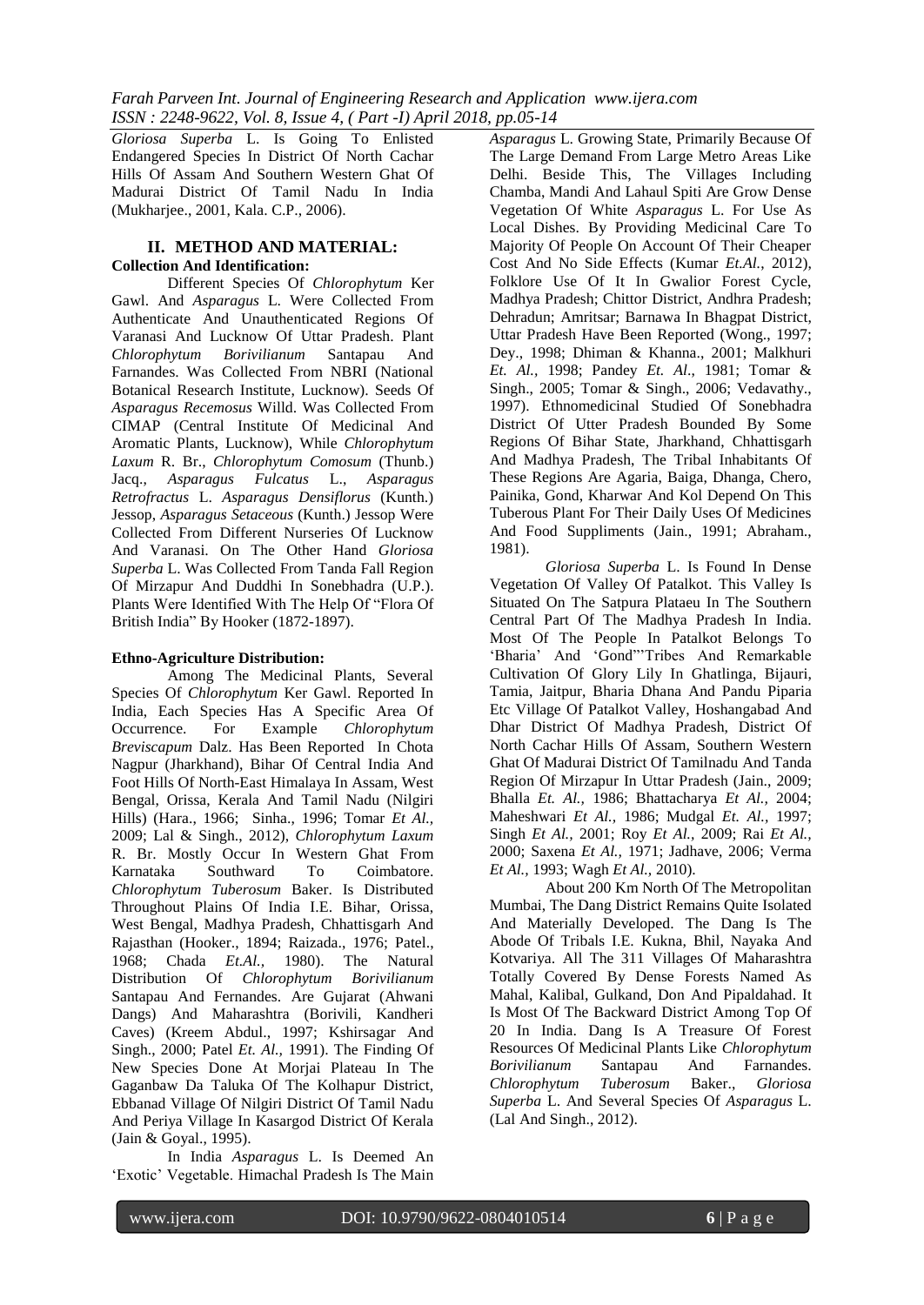*Farah Parveen Int. Journal of Engineering Research and Application www.ijera.com ISSN : 2248-9622, Vol. 8, Issue 4, ( Part -I) April 2018, pp.05-14*

**Macroscopic/ Morphological Examination:**

The Details Of Macroscopic Examination Of Different Species Of *Chlorophytum* Ker Gawl, *Asparagus* L., And *Gloriosa Superba* L. Are Mention In Table 1, 2 And 3.

## **Table.1:** Macroscopic Examination Of *Chlorophytum* Spp.

|               | Characters Chlorophytum                   | Chlorophytum                                 | Chlorophytum Laxum                                                                                                                                                | <b>Chlorophytum</b> |
|---------------|-------------------------------------------|----------------------------------------------|-------------------------------------------------------------------------------------------------------------------------------------------------------------------|---------------------|
|               | Borivilianum Santapan Tuberosum Baker.    |                                              | R.Br.                                                                                                                                                             | Camasum             |
|               | & Fernandes.                              |                                              |                                                                                                                                                                   | (Thunb.) Jacq.      |
| <b>Habit</b>  | Small Perennial Herb Small Perennial Herb |                                              | Small Perennial Herb                                                                                                                                              | Small Perennial H   |
| Plant         | 1-1.5 Feet                                | 1-2 Feet.                                    | Unto I Feet.                                                                                                                                                      | Upto 2 Feet         |
| Height        |                                           |                                              |                                                                                                                                                                   |                     |
| Leaf          |                                           | Leaves Are Green Leaves Are Green. Leaves    | Are Green, Leaves                                                                                                                                                 | Have                |
|               |                                           |                                              | Approx 20 Cm Long Approx 15-20 Cm Long Approx 20 Cm Long And White Variegation                                                                                    |                     |
|               |                                           |                                              | And Upto 2 Cm In And Upto 2 Cm In Upto 2 Cm In Width On The Margin, 25                                                                                            |                     |
|               | Width.                                    |                                              | Spirally Width, Spirally Imbricate Spirally Imbricate At The Cm Long And 1.8                                                                                      |                     |
|               |                                           |                                              | Imbricate At The Base At The Base, Sessile, Base, Sessile, Linear, Cm In Width,                                                                                   |                     |
|               |                                           |                                              | Sessile, Linear, Ovate Linear, Ovate, Acute At Ovate, Acute, At The Leaves Are Linear                                                                             |                     |
|               |                                           |                                              | Agute At The Apex And The Apex And Narrow Apex And Narrow At The Langeolate                                                                                       | In                  |
|               | Narrow At The Base.                       | At The Base                                  | <b>Base</b>                                                                                                                                                       | Shape.              |
| Flower        |                                           |                                              | Flower White Flower White With 6 Flower White With Flower White,                                                                                                  |                     |
|               |                                           |                                              | Bracteate. Pedicellate Perianth Arranged In Perianth Arranged In T Bracteates,                                                                                    |                     |
|               | Perianth 6 And Arrange Two Whorls.        |                                              | Whorls                                                                                                                                                            | Pedicellate And     |
|               | In 2 Whorls, 5 Nerved.                    |                                              |                                                                                                                                                                   | Perianth Arranged   |
|               |                                           |                                              |                                                                                                                                                                   | In Two Alternate    |
|               |                                           |                                              |                                                                                                                                                                   | Whorls, 5 Nerved.   |
| Root          |                                           |                                              | Roots 10-20 In Number Roots Upto 10 In Numi Roots Tuberous And 6-1 Roots 15-20 In                                                                                 |                     |
|               |                                           | Creamish In Colour And Tuberous At Maturity. | Numbers.                                                                                                                                                          | Numbers. Brown      |
|               | Tuberous At Maturity.                     |                                              |                                                                                                                                                                   | In Colour And       |
|               |                                           |                                              |                                                                                                                                                                   | White After         |
|               |                                           |                                              |                                                                                                                                                                   | Peeling<br>At       |
|               |                                           |                                              |                                                                                                                                                                   | Maturity They       |
|               |                                           |                                              |                                                                                                                                                                   | Form Tuberous       |
|               |                                           |                                              |                                                                                                                                                                   | Storage Root.       |
| <b>Stamen</b> |                                           |                                              |                                                                                                                                                                   |                     |
|               |                                           |                                              | Stamens 6, As Long As Stamens 6, Little Bit Stamens 6, As Long As Stamens 6,<br>Perianth, And Anthers Shorter As Perianth, Perianth, And Anthers Slightly Shorter |                     |
|               | Are Yellow                                | Anthers Are Yellow                           | Are Yellow                                                                                                                                                        | Than Perianth       |
|               |                                           |                                              |                                                                                                                                                                   | Swell At The        |
|               |                                           |                                              |                                                                                                                                                                   | Anther Joint,       |
|               |                                           |                                              |                                                                                                                                                                   | Anther<br>Are       |
|               |                                           |                                              |                                                                                                                                                                   | Yellow              |
| <b>Style</b>  |                                           | & Style Is Longer Than Style Is Longer Th    | Style Is Longer T Style Is Longer T                                                                                                                               |                     |
| Stigma        |                                           |                                              | Stamen, Watery White Stamen, Watery Wh Stamen, Watery Wh Stamen,                                                                                                  | War                 |
|               | Stigma Minute                             | <b>Stigma Minute</b>                         | Stigma Minute                                                                                                                                                     | Stip<br>White.      |
|               |                                           |                                              |                                                                                                                                                                   | Minute              |
| Seed          | Seeds Are Black And Seeds Are Black       |                                              | Seeds Are Black                                                                                                                                                   | Seeds Are Black     |
|               | Resemble Like Onion                       |                                              |                                                                                                                                                                   |                     |
|               | Seed When Mature And                      |                                              |                                                                                                                                                                   |                     |
|               | Drv                                       |                                              |                                                                                                                                                                   |                     |

|  |     | Tabel 2. Macroscopic Examination Of Asparagus |
|--|-----|-----------------------------------------------|
|  | Spp |                                               |

|                   |                                                                                                                   |                                                                                   | opp                                                                              |                                                                         |                                                                                                      |
|-------------------|-------------------------------------------------------------------------------------------------------------------|-----------------------------------------------------------------------------------|----------------------------------------------------------------------------------|-------------------------------------------------------------------------|------------------------------------------------------------------------------------------------------|
|                   | Characters   Asparagus<br>Recemosus Willd.                                                                        | <b>Asparagus</b><br>Densiflorus<br>(Kunth.)<br>Jessop.                            | <b>Asparagus</b><br><b>Setaceous</b><br>(Kunth.)<br>Jessop.                      | Asparagus<br>Fulcatus L.                                                | Asparagus<br>Retrofractus L.                                                                         |
| Habit             | Woody, Branched,<br>Climbing Shrub.                                                                               | Omamental.<br>Perennial Plant.                                                    | Cultivated.<br>Omamental<br>Shrub.                                               | Woody<br>Shrub.                                                         | Small   Woody Shrub.                                                                                 |
| Plant<br>Height   | $U$ pto $2 M$                                                                                                     | Upto 2 Feet                                                                       | 1-1.5 Feet                                                                       | $2.5-3M$                                                                | Approx 1-2 M                                                                                         |
| Leaf              | Scale-<br>Minute,<br>Which<br>Like<br>Covered<br>The I<br>Spiny Stem Called<br>As Cladode                         | Cladode, 2-5 Per   Cladode<br>Axil, Thorn Are<br>On Stem.                         | <b>Numerous</b><br>Per I<br>Axil.<br>Finely  <br>Acicular. Thorn<br>Are On Stem. | The Form Of Scaly<br>Cladode.<br>Linear, Thorns Cluster<br>Are On Stem. | Leaves Are In Reduce To Tiny<br>Leaves<br>Which Arrange In<br>Around<br>The Thorny Stem.             |
| <b>Flower</b>     | White In Colour, White<br>With<br>Receme<br>Minute Bract And<br>Slender<br>Pedicel<br>Arrange Dense In<br>Cluster | And<br>Originate In The<br>Form Of Cluster.                                       | White<br>And<br>Originate In The<br>Form<br>Of  <br>Cluster.                     | White<br>And  <br>Originate<br>Cluster.                                 | White<br>Small,<br>In Arrange In Dense<br>The Form Of Cluster And Are<br>Produce In Large<br>Number. |
| <b>Stamen</b>     | Stamen 6. Tall.<br>Minute. Bilobed   Arranged In 2  <br>And<br>Coloured Anther.                                   | $\overline{6}$<br>Stamens,<br>Purple   Whorls, Anther<br>Dithecous.<br>Basifixed. | 6 Stamens Are<br>Arranged In<br>Two Whorls.                                      | Arranged<br>Two Whorls.                                                 | 6 Stamens Are 6 Stamens Usually<br>In With<br>White<br>Filament<br>And<br>Yellow Anther.             |
| Style &<br>Stigma | Style Watery Or   Style Watery Or   Style Watery Or  <br>White<br>Stigma.                                         | With White<br>With<br>Stigma                                                      | White<br>With<br>Stigma                                                          | Style<br>Watery<br>Or White With<br>Stigma                              | Style Watery Or<br>White With Stigma                                                                 |
| <b>Seed</b>       | Rounded Initially Rounded,<br>Red In Colour But<br>Tern Black At But Tern Black<br>Mature.                        | Initially<br>Green<br>At Maturity.                                                | Round<br>And<br>Black In Colour.                                                 | Round, Black<br>And Hard                                                | Rounded Berries,<br>Initially Green But<br>Tern Black At<br>Maturity.                                |

**Table 3.** Macroscopic Examination Of *Gloriosa Superba* L.

|                     | Charactel Gloriosa Superba L.                                                                   |
|---------------------|-------------------------------------------------------------------------------------------------|
| Habit               | Climbing Perennial Herb.                                                                        |
| Plant Heir 2-3 Feet |                                                                                                 |
| Leaf                | Leaves Are Sessile, Alternate, Opposite Or Verticellate, Ovate-Lanceolate, Cordate At The Base, |
|                     | Upto 15cm Long, Leaf Tip Terminating Into Tendril.                                              |
| Root                | 10-13 Roots Occur, But It Become Tuberous At Maturity.                                          |
| Flower              | Flower Large, Solitary, Bome On Long, Actinomorphic, Hermaphrodite, Red To Dark Orange In       |
|                     | Colour, Perianth Segments 6, Free, Lanceolate, Long Persistent.                                 |
| <b>Stamen</b>       | Stamen 6, Hypogynous, Anther Bilobed, Extrorse, Versatile                                       |
| Style               | Style Deflected At Base And Projecting From The Flower More Or Less Horizontally                |
| Stigma              |                                                                                                 |
| Seed                | Seeds Are Few, Black In Colour                                                                  |

## **Ethnomedicinal Use Of Plants:**

Table 4. Ethnomedicinal Properties Of *Asparagus* Spp, *Chlorophytum* Spp And *Gloriosa Superba* L. Used By Tribes With Their Respective States Of India.

| $\overline{\mathbf{S}}$ | Plant          | <b>Place Of</b> |             | <b>Ethnome</b>   |
|-------------------------|----------------|-----------------|-------------|------------------|
|                         | <b>Name</b>    | Occurre         | <b>Name</b> | dicinal          |
| N                       |                | nce             |             | <b>Uses</b>      |
|                         |                |                 |             |                  |
| $\frac{1}{1}$           | Chloro         | Vishakha        | Konda       | 2 Spoons         |
|                         | phytu          | patnam          | Dora        | Of               |
|                         | $\mathfrak{m}$ | (Andhra         | Tribe       | Tuberous         |
|                         | <b>Borivil</b> | Pradesh)        |             | Root             |
|                         | ianum          |                 |             | Paste            |
|                         | Santap         |                 |             | Mixed            |
|                         | &<br>au        |                 |             | With 300         |
|                         | Fernan         |                 |             | M1<br>Of         |
|                         | des.           |                 |             | <b>Goat Milk</b> |
|                         |                |                 |             | Are Used         |
|                         |                |                 |             | Cure<br>To       |
|                         |                |                 |             | Of               |
|                         |                |                 |             | Galactogo        |
|                         |                |                 |             | gue.             |
|                         |                | Achalpur        | Kurku       | Leaves           |
|                         |                |                 | Tribe       | Pest Used        |
|                         |                | Chikhald        |             | For              |
|                         |                | ora.            |             | Treatment        |
|                         |                | Amravati        |             | Of Snake         |
|                         |                |                 |             | <b>Bite</b>      |
|                         |                | (Maharas        |             |                  |
|                         |                | htra)           |             |                  |
|                         |                | Dare            | Gond,       | Roots            |
|                         |                | Kasa Hill       | Halba,      | Pastes           |
|                         |                | Range,          | Kawar       | Are              |
|                         |                | Gondia          |             | Given<br>In      |
|                         |                | (Maharas        |             | Fever.           |
|                         |                | htra)           |             |                  |
|                         |                | Tryamba         | Baidya,     | Is<br>Root       |
|                         |                | keshwar         | Ojhas       | Used             |
|                         |                | Hill,           |             | Improvin         |
|                         |                | Nasik           |             | g                |

www.ijera.com DOI: 10.9790/9622-0804010514 **7** | P a g e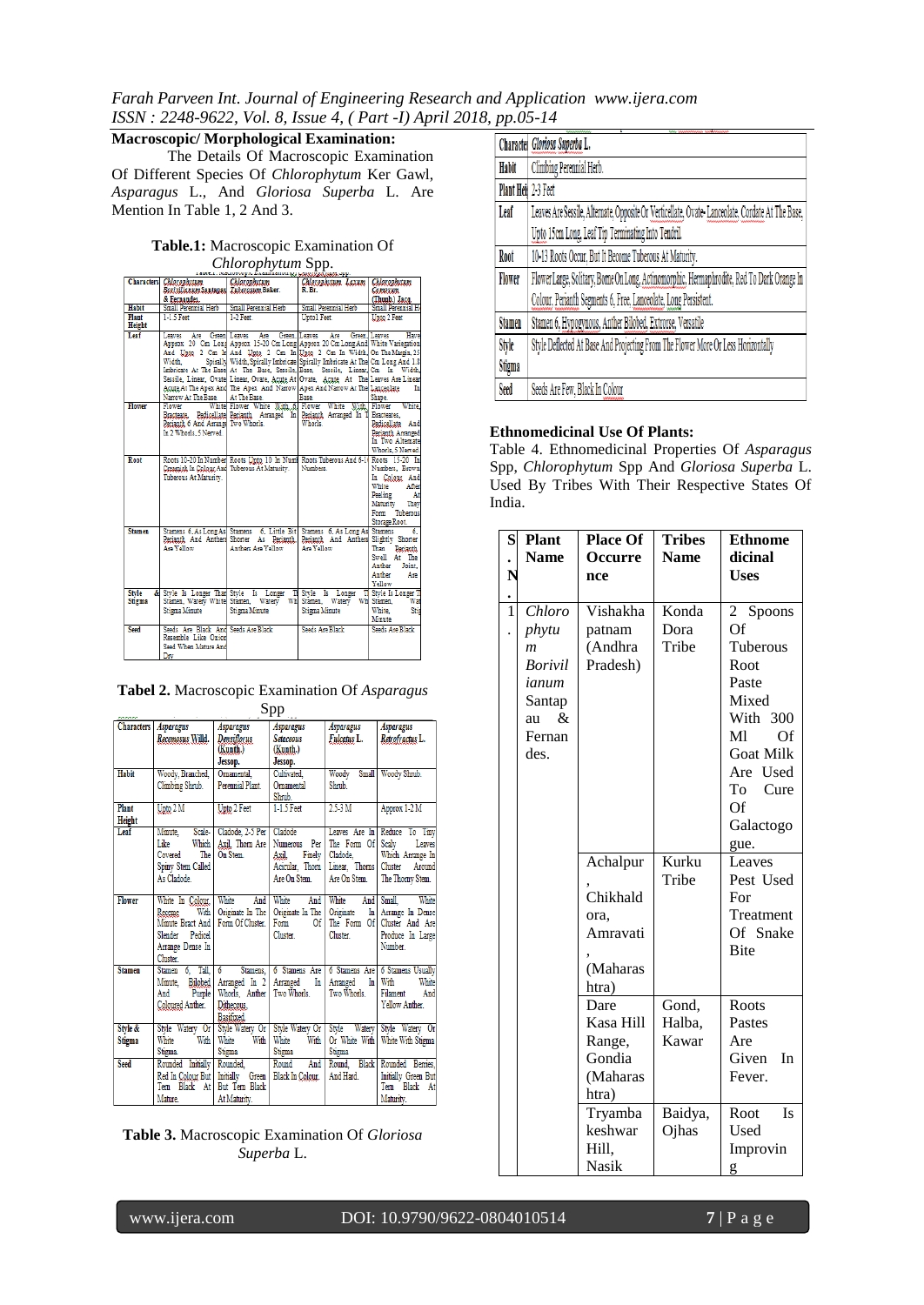*Farah Parveen Int. Journal of Engineering Research and Application www.ijera.com ISSN : 2248-9622, Vol. 8, Issue 4, ( Part -I) April 2018, pp.05-14*

|                |                                             | (Maharas<br>htra)<br>Korapur,<br>Odisha                                       | Paroja,<br>Bhumia<br>Gadaba                                                  | Strength,<br>Capable<br><b>Of</b><br>Promotin<br>The<br>g<br>Semen<br>And<br>Sexual<br>Vigour<br>Root<br>Powder<br>With<br>Warm<br>Milk<br>Is |                           |                                                        | Dhar<br>(Madhya<br>Pradesh)<br>Srikakul<br>um,<br>Vizianag<br>arum,<br>Vishakha<br>patnum<br><b>Districts</b><br>(Andhra<br>Pradesh) | Bhil,<br>Bhilala,<br>Barela,<br>Pateliya<br>Konda<br>Dora | Root<br>Is<br>Taken As<br>An<br>Aphrodisi<br>ac Agent.<br>Leaves<br>Pest Are<br>Used For<br>Treatment<br>Of Piles                                                   |
|----------------|---------------------------------------------|-------------------------------------------------------------------------------|------------------------------------------------------------------------------|-----------------------------------------------------------------------------------------------------------------------------------------------|---------------------------|--------------------------------------------------------|--------------------------------------------------------------------------------------------------------------------------------------|-----------------------------------------------------------|---------------------------------------------------------------------------------------------------------------------------------------------------------------------|
|                |                                             | Jhavada<br>Villages<br>Of<br>Waghai<br>Forest,                                | Kondha<br>Kukna                                                              | Used For<br>Strengthe<br>ning The<br>Body.<br>Tubers<br>Are<br><b>Boiled</b><br>And Used<br>For                                               | 3<br>$\ddot{\phantom{0}}$ | Chloro<br>phytu<br>$\boldsymbol{m}$<br>Laxum<br>R. Br. | Singhbh<br>um,<br>Simdega,<br>Latehar<br><b>Districts</b><br>(Jharkha)<br>nd)                                                        | Kaviraj<br>as,<br>Vaidya<br><b>Or</b><br>S<br>Bhagat      | <b>Stem</b><br><b>Of</b><br>Asparagu<br>s L. And<br>Tubers Of<br>Chloroph<br>ytum Ker<br>Gawl<br>Crush<br>Together                                                  |
|                |                                             | Dangs<br>(Gujarat)<br>Hoshang<br>abad<br>(Madhya<br>Pradesh)                  | Gond,<br>Baiga,<br>Kol,<br>Panica                                            | Treatment<br>Of<br>Fertility.<br>Roots Are<br>Used<br>In<br>Of<br>Cure<br>Diabetes,<br>Spermatur<br>ia,<br>Leucorrho                          |                           |                                                        | Satpura,<br>Vindhya<br>chal And<br>Amarkan                                                                                           | Vaidya<br>And<br>S<br>Mukhia                              | Mix With<br>Cow<br>Ghee<br>Used For<br>Cure<br>Of<br>Arthritis.<br>Tubers<br>Are Used<br>For<br>Treatment                                                           |
| $\overline{2}$ | Chloro<br>phytu                             | Surguja,<br>Korea,                                                            | Gond,<br>Korwa,                                                              | And<br>ea<br>General<br>Weakness<br>Tubers<br>Are Used                                                                                        | 4                         |                                                        | tak<br>(Madhya<br>Pradesh)<br>Chloro Cultivate                                                                                       |                                                           | <b>Of</b><br>General<br>Weakness<br>Ability                                                                                                                         |
|                | $\boldsymbol{m}$<br>Tuber<br>osum<br>Baker. | Jashpur,<br>Raigarh<br>(Chhattis<br>garh)<br>Alirajpur<br>(Madhya<br>Pradesh) | Munda,<br>Baiga,<br>Nagesia<br>,Agaria<br>S<br>Bhil,<br>Bhilala,<br>Pateliya | For<br>Treatment<br>Of Joint<br>Pain.<br>Roots Of<br>Plant Are<br>Used<br>General<br>Weakness<br>As Tonic<br>And<br>Aphrodisi<br>ac,          |                           | phytu<br>m<br>Comos<br>um<br>(Thun<br>b.)<br>Jacq.     | d<br>As<br>Ornamen<br>tal<br>Through<br>out India                                                                                    |                                                           | To<br>Tolerate<br>Artificial<br>Lighting<br>And<br>Air<br>Purifying<br>Ability In<br>Office<br>Environm<br>ent Where<br>Electronic<br>Pollutants<br>Are<br>Emitted. |
|                |                                             |                                                                               |                                                                              | Tender<br>Leaves<br>Are Used<br>As<br>Vegetable<br>S.                                                                                         | 5                         | Glorio<br>sa<br>Superb<br>$a$ L.                       | Dhar<br>District<br>(Madhya<br>Pradesh)                                                                                              | Bhil,<br>Bhilala,<br>Pateliya                             | The Root<br>And<br>Flower<br>Paste Are<br>Used For<br>Killing                                                                                                       |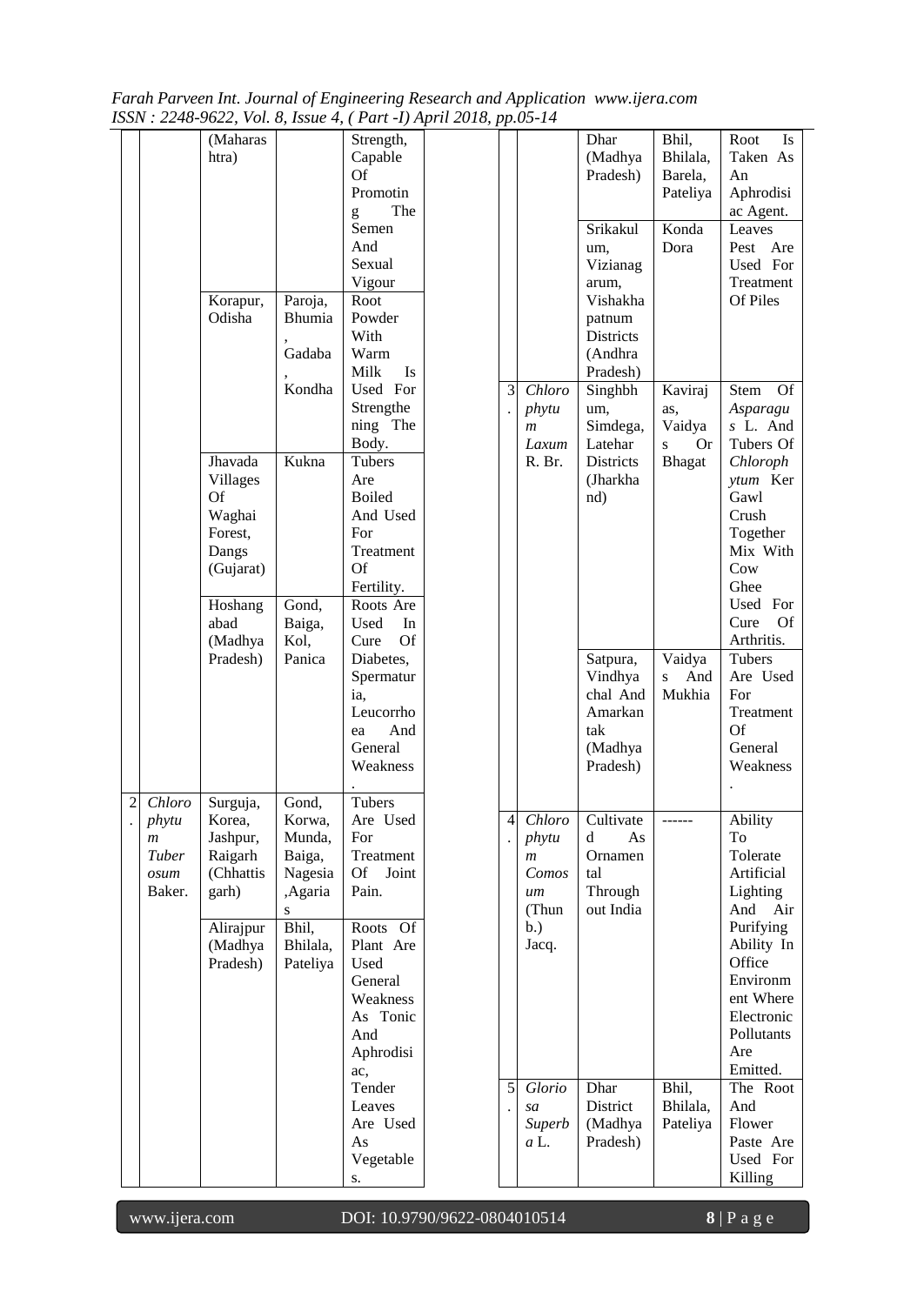| Farah Parveen Int. Journal of Engineering Research and Application www.ijera.com |  |
|----------------------------------------------------------------------------------|--|
| ISSN : 2248-9622, Vol. 8, Issue 4, (Part -I) April 2018, pp.05-14                |  |

|   |       |                 |               | 1550x, 2240-9022, vol. 0, issue 4,   1 an -1) April 2010, pp.05-14 |       |                  |                |                           |
|---|-------|-----------------|---------------|--------------------------------------------------------------------|-------|------------------|----------------|---------------------------|
|   |       |                 |               | The                                                                | Recem | Jashpur,         | Munda,         | Are Used                  |
|   |       |                 |               | Mouse                                                              | osus  | Raigarh          | Baiga,         | For                       |
|   |       |                 |               | And Birds                                                          | Willd | (Chhattis        | Nagesia        | Treatment                 |
|   |       |                 |               | In<br>Crop                                                         |       | garh)            | ,Agaria        | Of Sexual                 |
|   |       |                 |               | Field And                                                          |       |                  | ${\bf S}$      | Diseases                  |
|   |       |                 |               | Root                                                               |       | Alirajpur        | Bhil,          | Root                      |
|   |       |                 |               | Paste<br>Is                                                        |       | District         | Bhilala,       | Powder Is                 |
|   |       |                 |               | Administr                                                          |       | (Madhya          | Pateliya       | Used To                   |
|   |       |                 |               | ated<br>In                                                         |       | Pradesh)         |                | Increase                  |
|   |       |                 |               | The                                                                |       |                  |                | Vigour,                   |
|   |       |                 |               | Pregnanc                                                           |       |                  |                | Strength                  |
|   |       |                 |               | y Upto 4                                                           |       |                  |                | And                       |
|   |       |                 |               | Months.                                                            |       |                  |                | Lactation                 |
|   |       | Langol,         | Kuki,         | Used<br>As                                                         |       | Dhar             | Bhil,          | The Root                  |
|   |       | Imphal          | <b>Nagas</b>  | Daily                                                              |       | District         | Bhilala,       | Paste For                 |
|   |       | (Manipur        |               | Suppleme                                                           |       | Of               | Barela,        | Treatment                 |
|   |       |                 |               | nt                                                                 |       | Madhya           | Pateliya       | <b>Of</b>                 |
|   |       | Singhbh         | Kaviraj       | Tubers                                                             |       | Pradesh          |                | Potency,                  |
|   |       | um,             | as,           | Are                                                                |       |                  |                | Typhoid                   |
|   |       | Latehar         | Vaidya        | <b>Boiled</b>                                                      |       |                  |                | And Mix                   |
|   |       | (Jharkha        | s,            | And                                                                |       |                  |                | With                      |
|   |       | nd)             | <b>Bhagat</b> | Mixed                                                              |       |                  |                | Milk                      |
|   |       |                 |               | With                                                               |       |                  |                | Used                      |
|   |       |                 |               | Mustard                                                            |       |                  |                | Tocure                    |
|   |       |                 |               | Oil Used                                                           |       |                  |                | General                   |
|   |       |                 |               | For Cure                                                           |       |                  |                | Fever.                    |
|   |       |                 |               | Of                                                                 |       | Singhbh          | Kaviraj        | Stem<br><b>Of</b>         |
|   |       |                 |               | Headache                                                           |       |                  |                |                           |
|   |       |                 |               |                                                                    |       | um,              | as,            | Asparagu                  |
|   |       |                 |               |                                                                    |       | Simdega,         | Vaidya         | L.And<br>$\boldsymbol{S}$ |
|   |       | Korapur         | Paroja,       | Tubers                                                             |       | Latehar          | <b>Or</b><br>S | Tubers Of                 |
|   |       | District        | Bhatra,       | Are Used                                                           |       | <b>Districts</b> | Bhagat         | Chloroph                  |
|   |       | (Odisha)        | Gadaba        | As<br>A                                                            |       | (Jharkha         |                | ytum Ker                  |
|   |       |                 | ,Bhumi        | Tonic For                                                          |       | nd)              |                | Gawl.                     |
|   |       |                 | a,            | Treatment                                                          |       |                  |                | Crush                     |
|   |       |                 | Kondha        | <b>Of</b>                                                          |       |                  |                | Together                  |
|   |       |                 |               | Helminth                                                           |       |                  |                | Mix With                  |
|   |       |                 |               | And<br>es                                                          |       |                  |                | Cow                       |
|   |       |                 |               | Applied                                                            |       |                  |                | Ghee                      |
|   |       |                 |               | Against                                                            |       |                  |                | Used For                  |
|   |       |                 |               | Snake                                                              |       |                  |                | <b>Of</b><br>Cure         |
|   |       |                 |               | <b>Bites And</b>                                                   |       |                  |                | Arthritis.                |
|   |       |                 |               | Scorpion                                                           |       | Tryamba          | Baidya,        | Used<br>In                |
|   |       |                 |               | Stings.                                                            |       | keshwar          | Ojhas          | Leucorrho                 |
|   |       | Jhavada         | Kukna         | Root                                                               |       | Of<br>Hill       |                | ea,                       |
|   |       | <b>Villages</b> |               | Extract Is                                                         |       | <b>Nasik</b>     |                | Epilepsy,                 |
|   |       | Of              |               | Used                                                               |       | (Maharas         |                | Gastro-                   |
|   |       | Waghai          |               | Against                                                            |       | htra)            |                | Intestinal                |
|   |       | Forest          |               | Snake                                                              |       |                  |                | Disorder                  |
|   |       | (Gujarat)       |               | Bite.                                                              |       |                  |                | And                       |
|   |       |                 |               |                                                                    |       |                  |                | Lactation                 |
|   |       | Satpura,        | Vaidya        | Plant                                                              |       |                  |                | <b>Of</b>                 |
|   |       | Amarkan         | S,            | Rhizome                                                            |       |                  |                | Women                     |
|   |       | tak             | Mukhia        | Used<br>Is                                                         |       |                  |                | And                       |
|   |       | (Madhya         |               | To                                                                 |       |                  |                | Cattle.                   |
|   |       | Pradesh)        |               | Treatment                                                          |       | Korapur          | Paroja,        | Root                      |
|   |       |                 |               | Of Snake                                                           |       | District         | Bhumia         | Juice<br><b>Is</b>        |
|   |       |                 |               | Bite.                                                              |       | <b>Of</b>        |                | Used                      |
| 6 | Aspar | Surguja,        | Gond,         | <b>Or</b><br>Root                                                  |       | Odisha           | Gadaba         | Orally In                 |
|   | agus  | Korea,          | Korwa,        | Tubers                                                             |       |                  |                | Dysentery                 |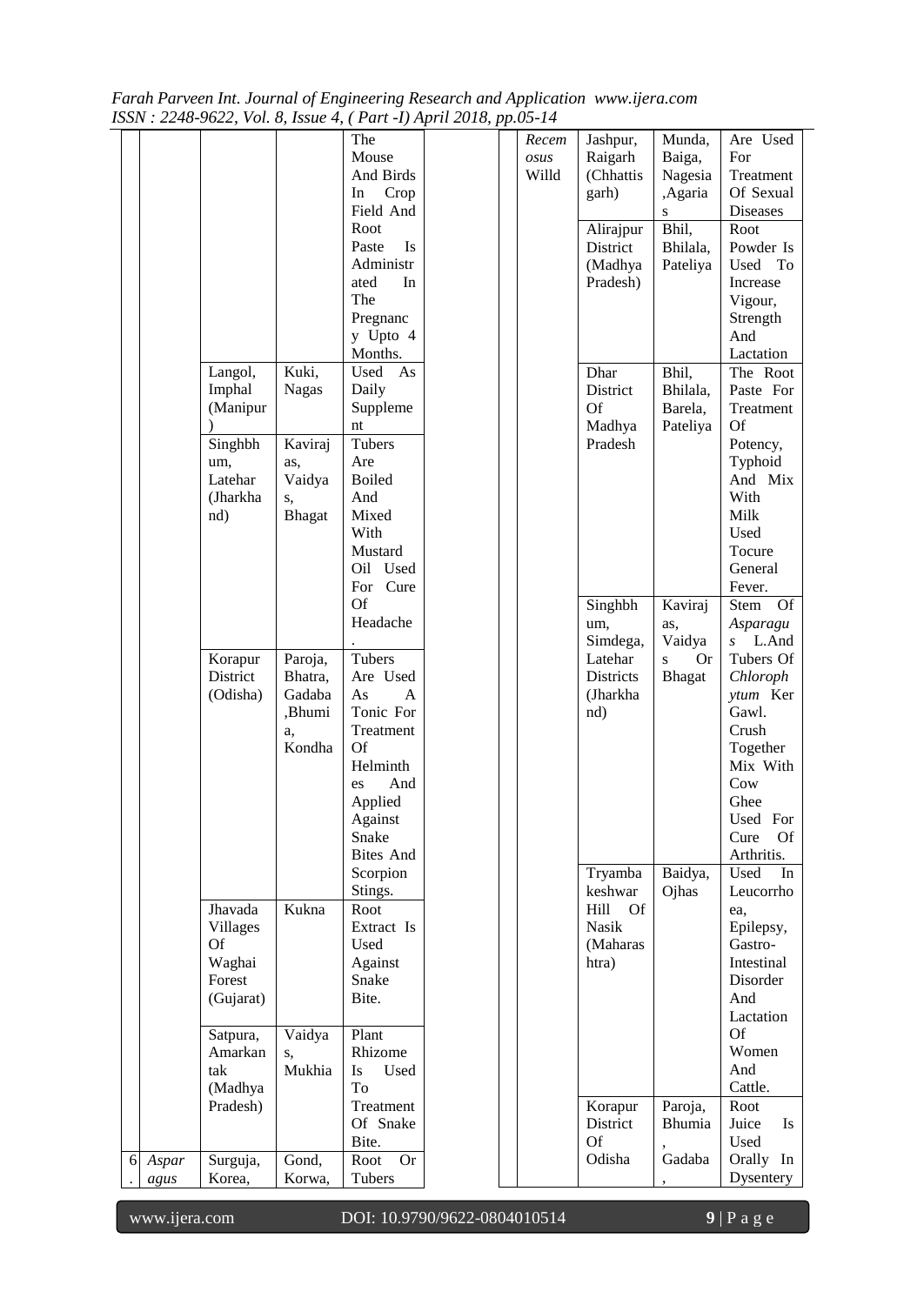*Farah Parveen Int. Journal of Engineering Research and Application www.ijera.com ISSN : 2248-9622, Vol. 8, Issue 4, ( Part -I) April 2018, pp.05-14*

|                       |                                                            | Hoshang<br>abad,<br>District<br>(Madhya<br>Pradesh)                   | Bhatra,<br>Durua,<br>Kondha<br>Gond,<br>Baiga,<br>Kol.<br>Panica | And<br>Impotenc<br>e.<br><b>Boil</b><br>Tuberous<br>Roots Are<br>Given To<br>Animals<br>And<br>Women<br>For Seven<br>Days To<br>Increase<br>Lactation. |
|-----------------------|------------------------------------------------------------|-----------------------------------------------------------------------|------------------------------------------------------------------|--------------------------------------------------------------------------------------------------------------------------------------------------------|
|                       |                                                            | Satpura,<br>Vindhya<br>chal,<br>Amarkan<br>tak<br>(Madhya<br>Pradesh) | Vaidya<br>s And<br>Mukhia                                        | Root<br>Powder Is<br>To<br>Used<br>Increase<br>The<br>Lactation.                                                                                       |
| 7                     | Aspar<br>agus<br>Setace<br>ous<br>(Kunth<br>.)<br>Jessop   | Cultivate<br>d<br>As<br>Ornamen<br>tal                                |                                                                  |                                                                                                                                                        |
| 8                     | Aspar<br>agus<br>Densif<br>lorus<br>(Kunth<br>.)<br>Jessop | Cultivate<br>d<br>As<br>Ornamen<br>tal                                |                                                                  |                                                                                                                                                        |
| 9                     | Aspar<br>agus<br>Fulcat<br>us L.                           | Cultivate<br>d<br>$\mathbf{A}\mathbf{s}$<br>Ornamen<br>tal            |                                                                  |                                                                                                                                                        |
| 1<br>$\boldsymbol{0}$ | Aspar<br>agus<br>Retrof<br>ractus<br>L.                    | Cultivate<br>d<br>As<br>Ornamen<br>tal                                |                                                                  |                                                                                                                                                        |



**Fig 1. A)** *Chlorophytum Borivilianum, B) C. Comosum C) C. Laxum D) C. Tuberosum*



**Fig 2. A)** *Asparagus Densiflorus, B) A., Fulcatus C) A. Recemosus, D) A. Retrofractus E) A. Setaceous*



**Fig 3.** *Gloriosa Superba*

#### **III. RESULT & DISCUSSION:**

On The Basis Of Present Investigation Few Species Of *Chlorophytum* Ker Gawl., *Asparagus* L. And One Species Of *Gloriosa* L. I.E; *Gloriosa Superba* L. From Different Region Of India That Is Jharkhand, Bihar, Uttar Pradesh, Gujarat, Madhya Pradesh, North East Himalaya In Assam, West Bengal, Kerala, Orissa, Manipur And Tamil Nadu (Nilgiri Hill) Reported The Morphological Diversity (Rai And Pandey., 1997; Pande *Et. Al*., 2004; Rai *Et Al*., 2000; Pandey *Et Al*., 2005; Khare., 2007). In Morphological Diversity, Several Species Of *Chlorophytum* Ker Gawl. And *Asparagus* L. Have Similar Size Of Flower And Quite Similar Leaf Pattern But Exhibit Important Variations In Root System, Pedicel Articulation, Anther-Filament Proportion And Surface Features Of Filaments. These Plants Are Also Mentioned As A "Rasayana" In The Ayurveda. Rasayana Are Those Plant Drugs,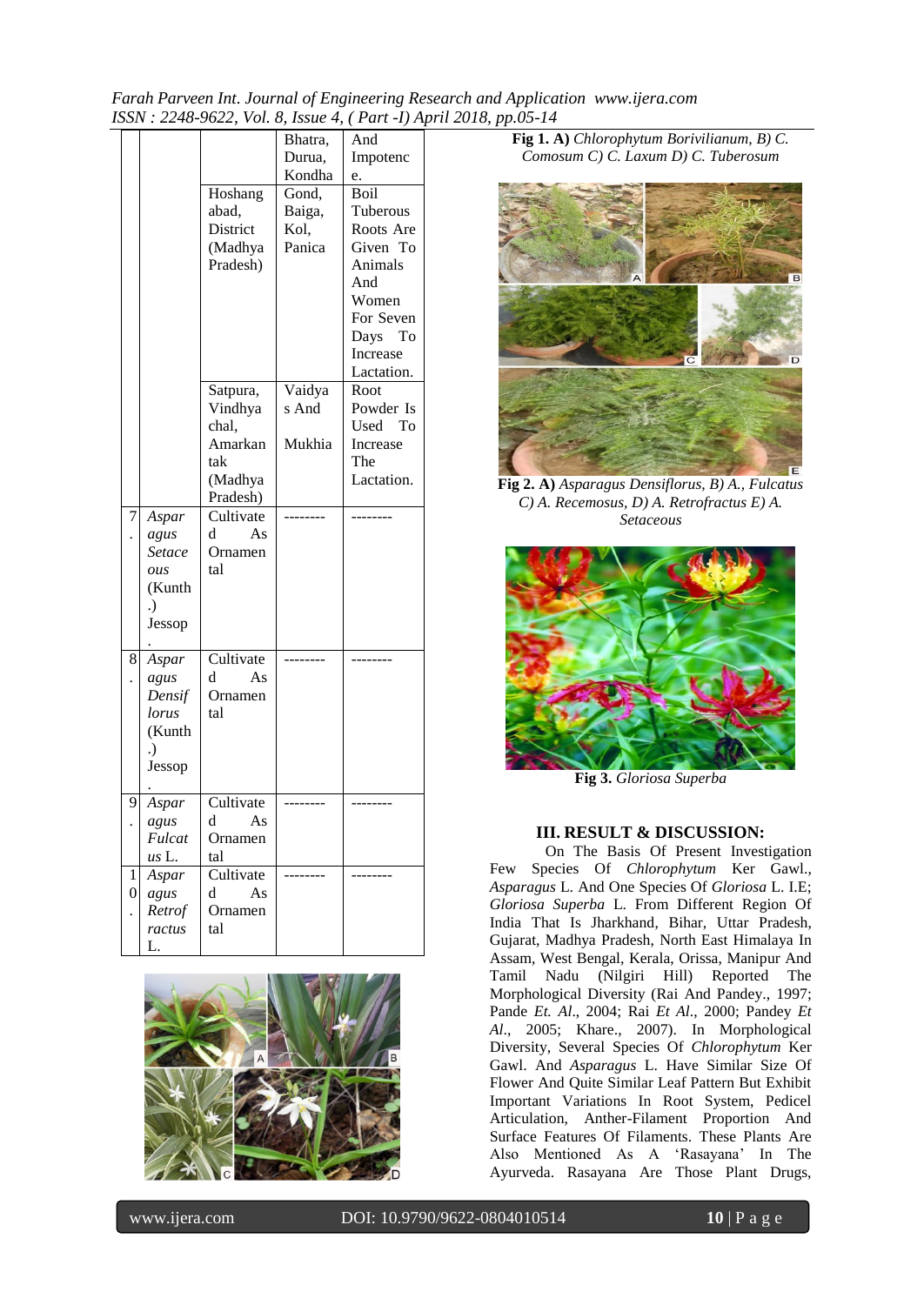*Farah Parveen Int. Journal of Engineering Research and Application www.ijera.com ISSN : 2248-9622, Vol. 8, Issue 4, ( Part -I) April 2018, pp.05-14*

Which Promote General Wellbeing Of An Individual By Increasing Cellular Vitality And Resistance. Ayurvedic Literature Claimed Several Therapeutic Attributes In The Treatment Of Several Diseases Like Diabetes, Stress, Inflammation, Fever, Piles, Leprosy, Cancer, Antimicrobial, Blood Disorder, Urinary Contraction And Skin Related Problems (Jain., 1991; Ojha., 1987; Sharma *Et. Al*., 2000; Datta *Et. Al.,* 1998; Kala *Et. Al.,* 2004; Haroon *Et. Al.,* 2008; Haque *Et. Al*., 2011; Mishra., 2012). These Medicinal Plants Have Ability To Synthesize A Wide Variety Of Chemical Compounds (Phytochemicals) That Are Used To Treatment Of Such Diseases I.E; Saponin, Sapogenin, Colchicine, Gloriosine, Flavonoids, Starch, Phenol And Different Types Of Steroids Which Make Those Plants To Highly Medicinal Properties And Placed Them Supreme Category In Tuberous Plants (Singh *Et. Al.,* 2004; Seth *Et Al.,* 1991; Kokte *Et Al.,* 2004; Chandore *Et Al.*, 2012; Gaikwad *Et Al.,* 2012). Globalization Of Agricultural Trade Under The World Trade Organization (WTO) Regime Brought With It Several Challenges And Opportunities In The Medicinal And Aromatic Plants. The Challenges Include The Price Competition, Maintenance Of Quality And Scientific Validation Of Claims For Traditional Medicines. Bio-Prospecting For Molecules Of Pharmaceutical Or Flavor / Fragrance Value From These Molecules Is Going To Be A Future Source Of Conflict Between Developing And Developed Countries. While The Developed Countries Have The Technologies And Fiscal Resources But The Developing Countries In The Tropics, Where Most Of These Medicinal Plants Are Grown, Lack Such Resources. As The First Step Of These Countries, Should Make Efforts To Develop Database Of Medicinal Plants, Indigenous Practices And Herbal Preparations In Use. These Will Not Only The Prevent Loss Of Indigenous Knowledge But Also Promote The Use Of These Plants. Documentation Further Helps Native Communities To Protect Their Intellectual Property Rights On Their Genetic Resources And Indigenous Knowledge Systems And Safeguard From Bio-Piracy (Sen *Et Al*., 2013; Jose., 2004).

#### **IV. CONCLUSION:**

Medicinal Plants Are The Blessings Of Our Traditional System Of Ayurveda. Morphological Features Like-Habit, Plant Height, Number, Size, Shape, Arrangement Of Leaves And Features Of Flower Are The Base Of Identification And Characterization Of The Plant. Although, Indian Forests In Production Of Tuberous Plants And Its Demand Is Rapidly Increasing In Indian And Foreign Market As Well (Oudhia., 2001; Kothari & Singh., 2003; Maiti & Geeta,, 2005).

Only Foreign Demand Has Been Estimated As 300-700 Tons Annually (Bordia *Et. Al*., 1995). These Increasing Quantity Of Herbal Drug Our Forest Cannot Sustain And Result Is That They Are Going To Endangered Species And Enlisted In "Red Data Book Of Indian Forest" By Botanical Survey Of India And It Is Predicted That If Steps For Their Conservation Are Not Taken, The Indian Forest Lose These Valuable Plants Forever (Badola., 2002).

#### **Acknowledgement:**

The Authors Are Grateful To Head, Botany Department And Principal, Udai Pratap (Autonomous) College Varanasi, For Providing Necessary Facilities During Investigation.

#### **REFERENCES**:

- [1] Abraham Z. 1981. Glimpses Of Indian Ethnobotany. *Oxford & Publishin Co*., New Delhi*.*:308 - 320.
- [2] Anonymous. 1994. Traditional Medicinal Plants In Skin Care. *CIMAP, Lucknow.*
- [3] Anonymous. 1976. Wealth Of India, *C.S.I.R., New Delhi.* Vol. 1–10.
- [4] Ayensu, Claasen R D. Collins, M., Dearing, A., Fresco, L., Gadgil, M., Gitay, H., Glaser, G., Juma C, Krebs J, Lenton R, Lubchenco J, Mcneely J A, Mooney H A, Pinstrup-Andersen P, Ramos M, Raven P, Reid W V, Samper C, Sarukhan J, Schei P, Tundisi J G, Watson R T, Guanhua X And Zakri A H. 1999. *International Ecosystem Assessment. Science,* 286: 685-686.
- [5] Badola H K, Pal M. 2002. Endangered Medicinal Plant Species In Himachal Pradesh. *Current Science*, 83 (7): 797-798.
- [6] Bhalla N P, Sahu T R, Mishra G P, Dakwale R N, 1986. Traditional Plant Medicines Of Sager District, Madhya Pradesh, India. *Journal Of Economic And Taxonomic Botany* 3(1): 23-32.
- [7] Bhattacharya A K, Dubey R W. 2004. A Study On Utilization Of Medicinal Plants By Local Communities Of Stpura-Maikal Region Of Madhya Pradesh. *Journal Of Non-Timber Forest Products* 11(2): 116- 119.
- [8] Bordia P C, Joshi A, Simlot M M. 1995. Safed Moosli. In: K.L. Chadha And Rajendra Gupta (Eds.), Advances In Horticulture Vol. II*. Medicinal And Aromatic Plants. Malhotra Publ*. House, New Delhi. :429-451
- [9] Canter H P, Thomas H, Ernst E. 2005. Bringing Medicinal Plants Into Cultivation: Opportunities And Challenges For Biotechnology. *Trends In Biotechnology* Vol 23, No. 4.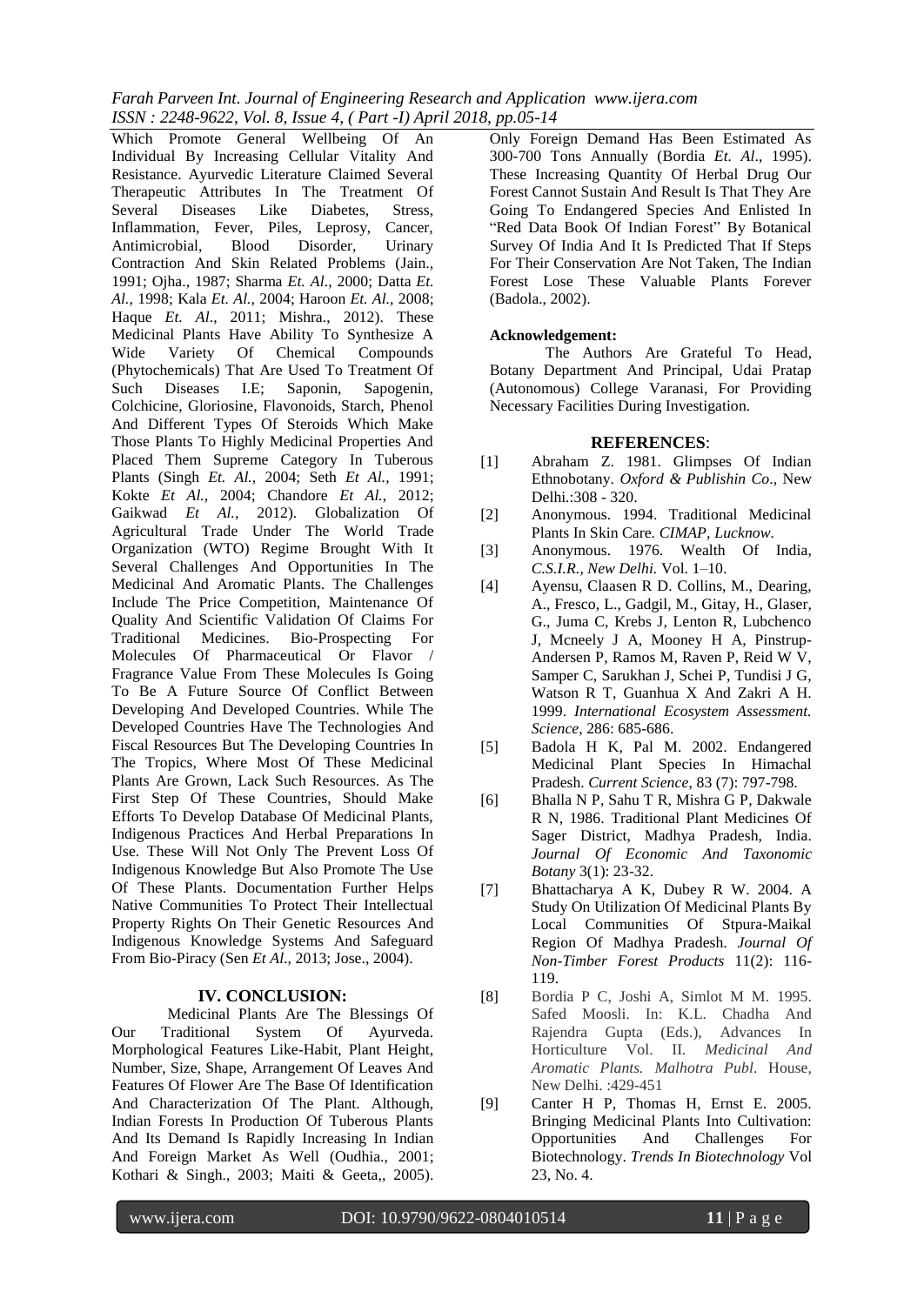*Farah Parveen Int. Journal of Engineering Research and Application www.ijera.com ISSN : 2248-9622, Vol. 8, Issue 4, ( Part -I) April 2018, pp.05-14*

- [10] Chadha Y R, Gupta R And Nagarajan S. 1980. A Scientific Appraisal Of Some Commercially Important Medicinal Plants Of Inida. Paper Presented At Seminar On "Export Potential Of Medicinal Plants, Phytochemicals And Bulk Drugs" At Bombay,  $28 - 29$  February,  $5 - 6$ .
- [11] Chandore A N, Malpure N V, Adsul A A, Yadav S R. 2012. *Chlorophytum Belgaumense*, A New Species Of Asparagaceae From The Western Ghats Of India. *Kew Bulletin*. 67: 527 – 53.
- [12] Chopra R N, Nayar S L, Chopra I C. 1956. Glossary Of Indian Medicinal Plants. CSIR, New Delhi, India, 28.
- [13] Datta B K, Rahman I, Das T K. 1998. Antifungal Activity Of Indian Plant Extracts. *Mycoss* 41, 535 – 536.
- [14] Dey A C. 1998. Indian Medicinal Plants Used In Ayurvedic Preparation. *Bishen Singh Mahendra Pal Singh, Dehra Dun, India*.
- [15] Dhiman A K, Khanna D R. 2001. Notes On Medicinal Flora Of Guru Nanak Dev University Campus, Amritsar. *Environ. Conserv*. J., 2(I): 45 47.
- [16] Evans W C, Brightma C A J. 1980. Pleomorphism And The Problem Of Recrudescent Parasitemia Following Treatment With Salicythydroxamic Acid (SHAM) In African Trypanosomiasis. *Trans Roy. Soc Trop. Med. Hyg.* 74: 601-604.
- [17] Gaikwad V, Patel D H, Shelk A. 2012. Safed Musali (*Chlorophytum Borivillianum*): An Endangered Medicinal Plant With High Demand. *Lambert Academic Publisher*.
- [18] Haque R, Saha S, Bera T. 2011. A Peer Reviewed Literature On Medicinal Activity Of Chlorophytum Borivilianum Commercial Medicinal Plant. *I. J. Of Pharma. Sci.* 3(1)1116-1130.
- [19] Hara H, 1966. Flora Of Eastern Himalaya. University Of Tokyo, Tokyo.
- [20] Haroon K, Murad A K, Iqbal, H. 2008. Enzyme Inhibition Activities Of The Extracts From Rhizomes Of *Gloriosa Superba* Linn (Colchicaceae). *Journal Of Enzyme Inhibition And Medicinal Chemistry*, 22 (6) 722-5.
- [21] Hooker J D. 1872-1897. The Flora Of British India. London. Vols I-VII.
- [22] Jadhav D. 2006. Ethnomedicinal Plants Used By Bhills Of Bibdod, Madhya Pradesh, *Indian J Trad, Knowledge*, 5(2): 268- 270.
- [23] Jain S C, Jain R, Singh R. 2009. Ethnobotanical Survey Of Sariska And Siliserh Regions From Alwar District Of Rajasthan, India. *Ethnobotanical Leafletts*, 13: 171-188.
- [24] Jain S K. 1991. Dictionary Of Indian Folk-Medicine And Ethnobotany. Deep Publ. New Delhi.
- [25] Jain S K And Goel A K. 1995. A Manual Of Ethnobotany. *Scientific Publishers*, Jodhpur.
- [26] Khare C R. 2007. Indian Medicinal Plants, *Springer Science*+ Bissunesic Meida L.L.C.
- [27] Kala C P. 2006. Ethnobotany And Ethno Conservation Of Aegle Marmelos (L.) Correa. *Indian Journal Traditional Knowledge*, 5, 537-540.
- [28] Kareem, Abdul M. 1997. Plants In Ayurveda, A Compendium Of Botanical And Sanskrit Names. *Foundation For Revitalization Of Local Health Traditions*, Bangalore, India.
- [29] Kokate C K, Purohit A P, Gokhale S B. 2004. *Pharmacognosy*, Nirali Prakashan, Pune, Pp. 506.
- [30] Kothari S.K. 2004. Safed Moosli (*Chlorphytum Borivilianum*) Revisited*. Journal Of Medicinal And Aromatic Plant Sciences*, 26: 60-63.
- [31] Kothari S K And Singh K. 2003. Production Technique For The Cultivation Of Safed Musli (*Chlorophytum Borivilianum*). *J. Horticulture Sci. Biotech*. 78(2): 261-264.
- [32] Kshirsagar R D And Singh N P. 2000. Less - Known Ethnomedicinal Uses Of Plants In Coorg District Of Karnataka State, South India. *Ethnobotany.* 12: 12-16.
- [33] Kumar S, Dhankhar S, Arya V P, Yadav S And Yadav J P. 2012. Antimicrobial Activity Of Salvadora Oleoides Decne. Against Some Microorganisms*. J Med Plants Res*, 6:2754-2760.
- [34] Kumar A S, Venkatarathanamma V, Suneeta V And Kumari B S. 2011. Comparative In Vitro Screening Of A-Amylase And A-Glucosidase Enzyme Inhibitory Studies In Leaves Of Annona Species *Journal Of Pharmacy Research*, 4 (2011), Pp. 4431– 4434.
- [35] Lal H. And Singh. 2012. In Medicinal Plants Of Jharkhand. Biodiversity Of Hazaribagh **District.**
- [36] Maheshwari J K, Singh K K And Saha S. 1986. Ethnobotany Of Tribals Of Mirzapur District, Uttar Pradesh, *Economic Botany Information Service*. NBRI, Lacknow.
- [37] Malkhuri R K, Nautiyal S, Rao K S And Saxena K G. 1998. Role Of Medicinal Plants In The Traditional Health Care System. A Case Of Study Form Nanda Devi Biosphere Reserve. *Curr. Sci*.72 (2): 152- 157.
- [38] Maiti S, Geetha K A. 2005. Characterization, Genetic Diversity And Cultivation Of *Chlorophytum Borivilianum* -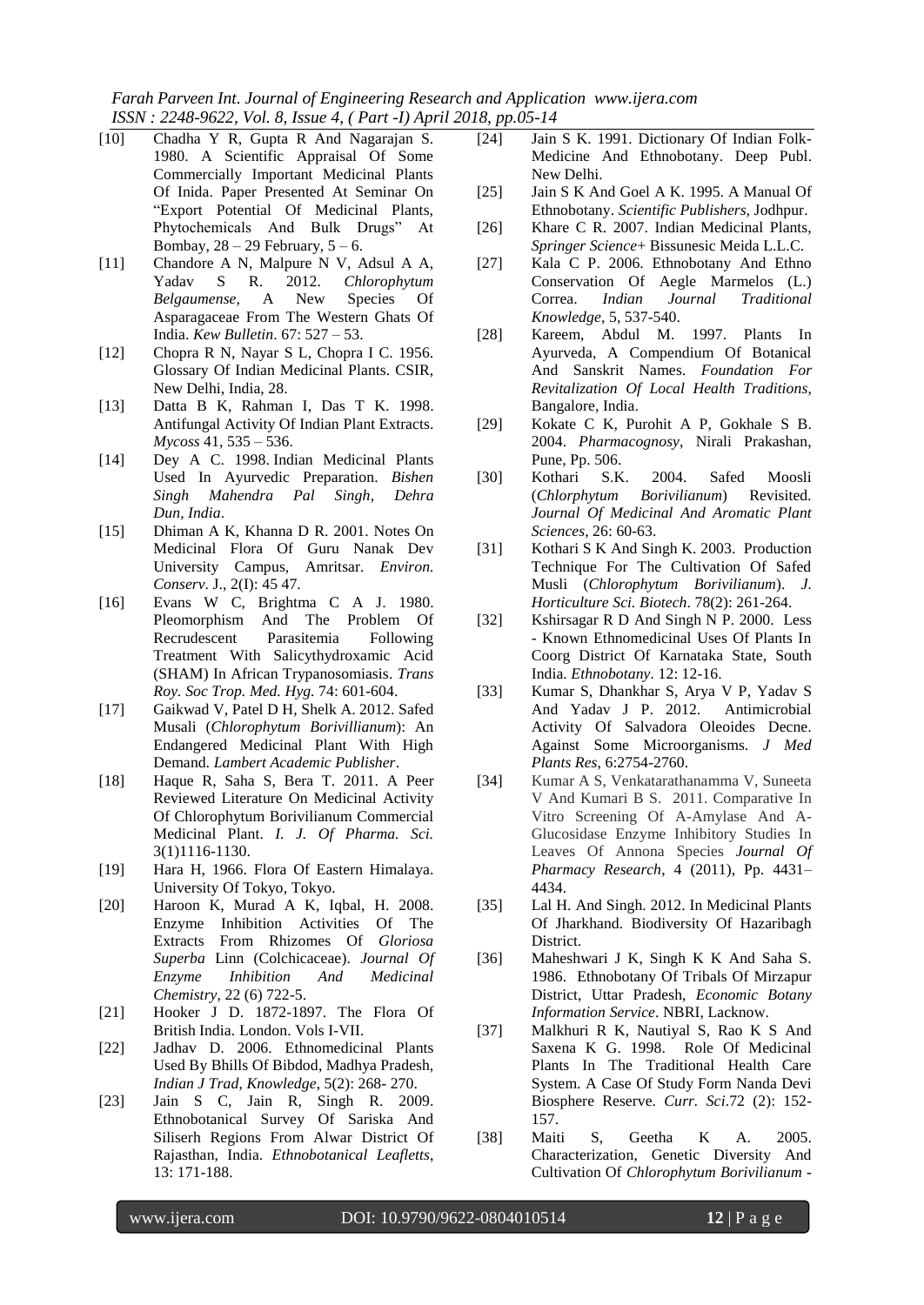An Important Medicinal Plant Of India. Plant Genetic Resources: Characterization And Utilization. 3(2) 264-272(9).

- [39] Mishra D, Singh R K And Shrivastava R K. 2012. Ethno Medicinal Plants Used To Cure Different Disease By Rural Folks And Tribes Of North Eastern Tarai District Of Uttar Pradesh*, India Research Journal Of Medicinal Plants*, Vol. 6 (4) 286-299, DOI: 10.3923/Rsmp.
- [40] Mudgal V, Khanna K K, Hajara P K. 1997. Flora Of Madhya Pradesh, Vol. 2. *BSI Publication*, Calcutta, India.
- [41] Mukherjee D, Nissen S E And Topol E J. 2001. Risk Of Cardiovascular Events Associated With Selective COX-2 Inhibitors*. J. Am. Med. Assoc*., 286: 954- 959.
- [42] Nayar M P, Sastry A R K. 1988. Red Data Book On Indian Plants, Vol II*. Botanical Survey Of India*, Calcutta.
- [43] Ojha A. 1987. Botanical Study Of Safed Musli (Aphrodisiac Effects). MD Thesis, MMR Ayurvedic College, Udaipur (India).
- [44] Oudhia P. 2001. Problems Percieved By *Safed Musli* (*Chlorophytum Borivilianum*) Growers Of Chhattisgarh (India) Region: A Study. *Journal Of Medicinal And Aromatic Plant Sciences.* 22/4A And 23/1A: 396-399.
- [45] Pandey G, Singh V K And Bhatnagar I S. 1981. New Records To Medical Efficacy Claims Of Certain Plants Records From Gwalior Forest Circle, Madhya Pradesh – A Preliminary Contribution. Bull. Med. Ethno. Bot. Res. 2 (3): 303-314.
- [46] Pandey H P And Verma B K. 2005. Phytoremedial Wreath: A Traditional Excellence Of Healing. *The Indian Forester*, 131 (3), 437-441.
- [47] Pandey P C, Tiwari L And Pandey H C. 2004. Inventory Of Folk Medicine And Related Aspects In Uttaranchal. Dehradun: *Bishan Singh Mahendra Pal Singh*.
- [48] Patel R I. 1968. Forest Flora Of Melghat. *Prabhat Press, Meerut, India.*
- [49] Patel P M, Gholap G U, Gujar B V And Pawar A S. 1999. Effect Of Part Protein Replacement By Leguminous Weed Shevra Alysicarpus Rugosus DC In The Diet Of Crossbred Holstein X Deoni Heifers. *Indian Journal Of Animal Nutrition*. 8: 69 72.
- [50] Raghavendra M P And Raveesha K A. 2005. Effect Of Plant Alkaloid On Seed Mycoflora And Seed Vigor Of Sorghum Seeds. In: National Seminars On Recent Trends In Plant Sciences, Sponsored By UGC And Organized By Smt. Parvathi Chowgule Cultural Foundation College Of

Arts And Science, Margao, Goa On 23rd And 24th February, Pp: 31.

- [51] Rai L K, Prasad P And Sharma E. 2000. Conservation Threats To Some Important Medicinal Plants Of The Sikkim Himalaya. *Biological Conservation* 93:27-33.
- [52] Rai M K And Pandey A K. 1997. Folk Medicines Of Gond Tribe Of Seoni District,M.P*., India, J.Non Timber Forest Products*,4 (1/2): 61- 69.
- [53] Raizada M P. 1976. Suppliment To Duthie's Flora Of Upper Gangtic Plain. *Bishen Singh Mahendra Pal Singh, Dheradun.*
- [54] Roy K H, Kumar S, Sarkar S. 2009. Wound Healing Potential Of Leaf Extracts Of Ficus Religiosa On Wistar Albino Strain Rats. *International J Pharmtech Research*. 1: 506- 508.
- [55] Salleh M K, Natesh S, Osman A, And Kadir A A (Eds). 1997. Medicinal And Aromatic Plants: Strategies And Technologies For Conservation Of Medicinal And Aromatic Plants. Kuala Lumpur, Malaysia, 29-30 September. *Ministry Of Science, Technology And Environment, Malaysia And Forest Research Institute,* Malaysia*.*
- [56] Saxena H O, Shukla C S. 1971. Medicinal Plants Of Patalkot (Chhindwara) Madhya Pradesh. *Technical Bulletin No. 13, State Forest Research Institute, Jabalpur.*
- [57] Sen S K And Behara L M. 2003. Ethnomedicinal Plants Used Against Skin Diseases In Bargat District Of Orissa. *Ethnobotany;* 15: 90-96.
- [58] Seth P, Sharma M K, Simlot M M. 1991. Saponins In Chlorophytum Species. *Proc. Indian Soc. Biol. Chem. Biotechnol. Institute Of Chem. Biol. Calcutta, India* 431-451.
- [59] Sharma K D, Singh B M, Sharma T R, Katoch M And Guleria M. 2000. Molecular Analysis Of Variability In Podophyllum Hexandrum Royle - An Endangered Medicinal Herb Of Northwestern Himalaya. *Plant Genetic Resources Newsletter* (FAO/IPGRI) 124: 57-61.
- [60] Singh J S, Singh S P And Gupta S R. 2006. *Ecology, Environment And Resource Conservation* Anamaya Publishers, New Delhi, India.
- [61] Singh M P. 1983. Medicinal Plants Of Terai Region Of Eastern U.P., Ph.D. Thesis, Gorakhpur University, Gorakhpur.
- [62] Sinha S C. 1996. "Medicinal Plants Of Manipur," Mass & Sinha, Imphal.
- [63] Tomar A And Singh H. 2005. Folk Medicinal Uses Of Some Indigenous Plants Among The Village People Of Barnawa In Baghpat District (U. P.). *Plant Archi. A,* 5(1): 81-86.